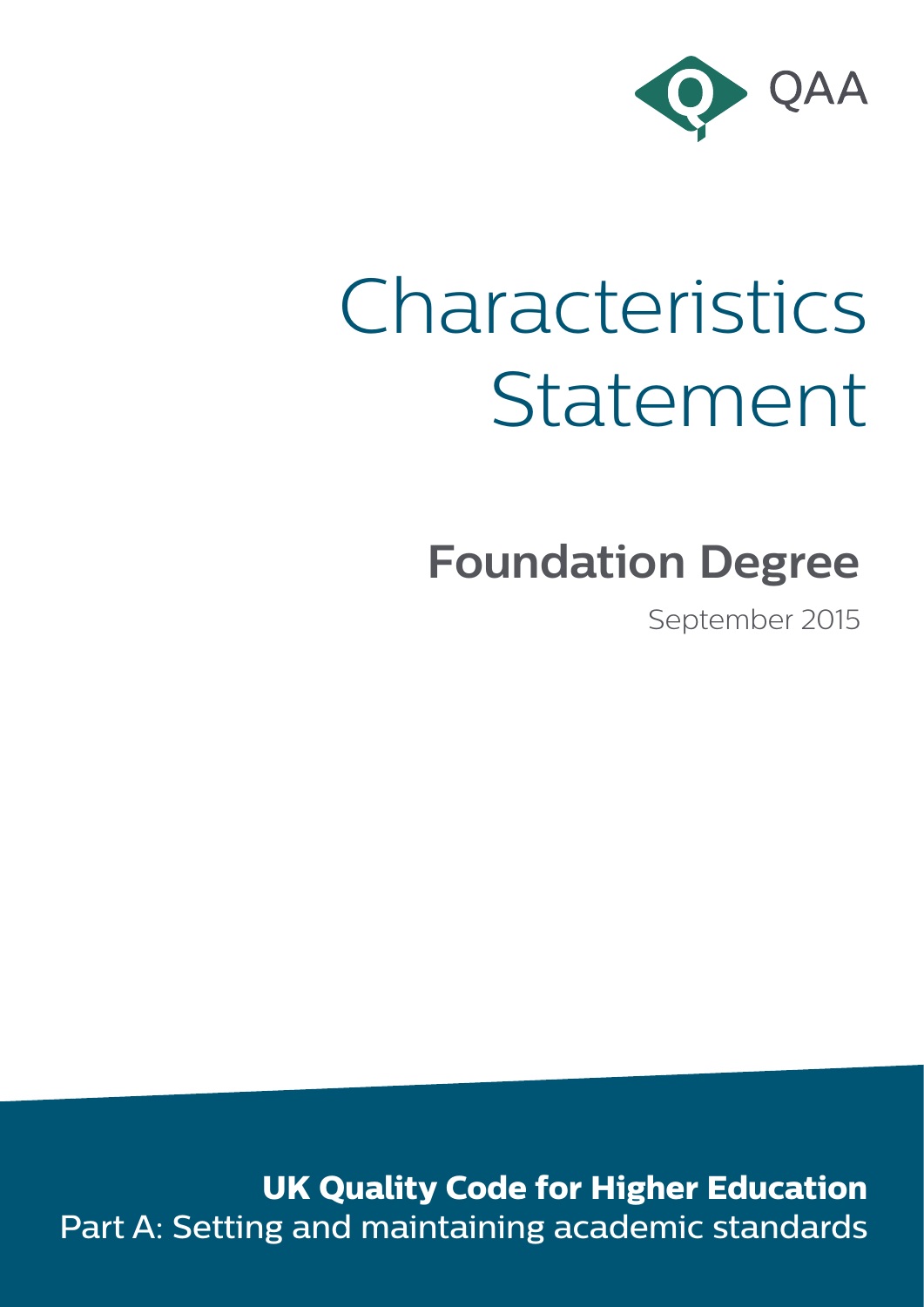# **Contents**

| 1            |                                                  |  |
|--------------|--------------------------------------------------|--|
|              |                                                  |  |
|              |                                                  |  |
|              |                                                  |  |
| $\mathbf{2}$ |                                                  |  |
|              |                                                  |  |
|              |                                                  |  |
|              |                                                  |  |
|              |                                                  |  |
|              |                                                  |  |
|              |                                                  |  |
|              |                                                  |  |
| 3            |                                                  |  |
|              |                                                  |  |
|              |                                                  |  |
|              |                                                  |  |
|              |                                                  |  |
|              | Appendix: Members of the advisory groups for the |  |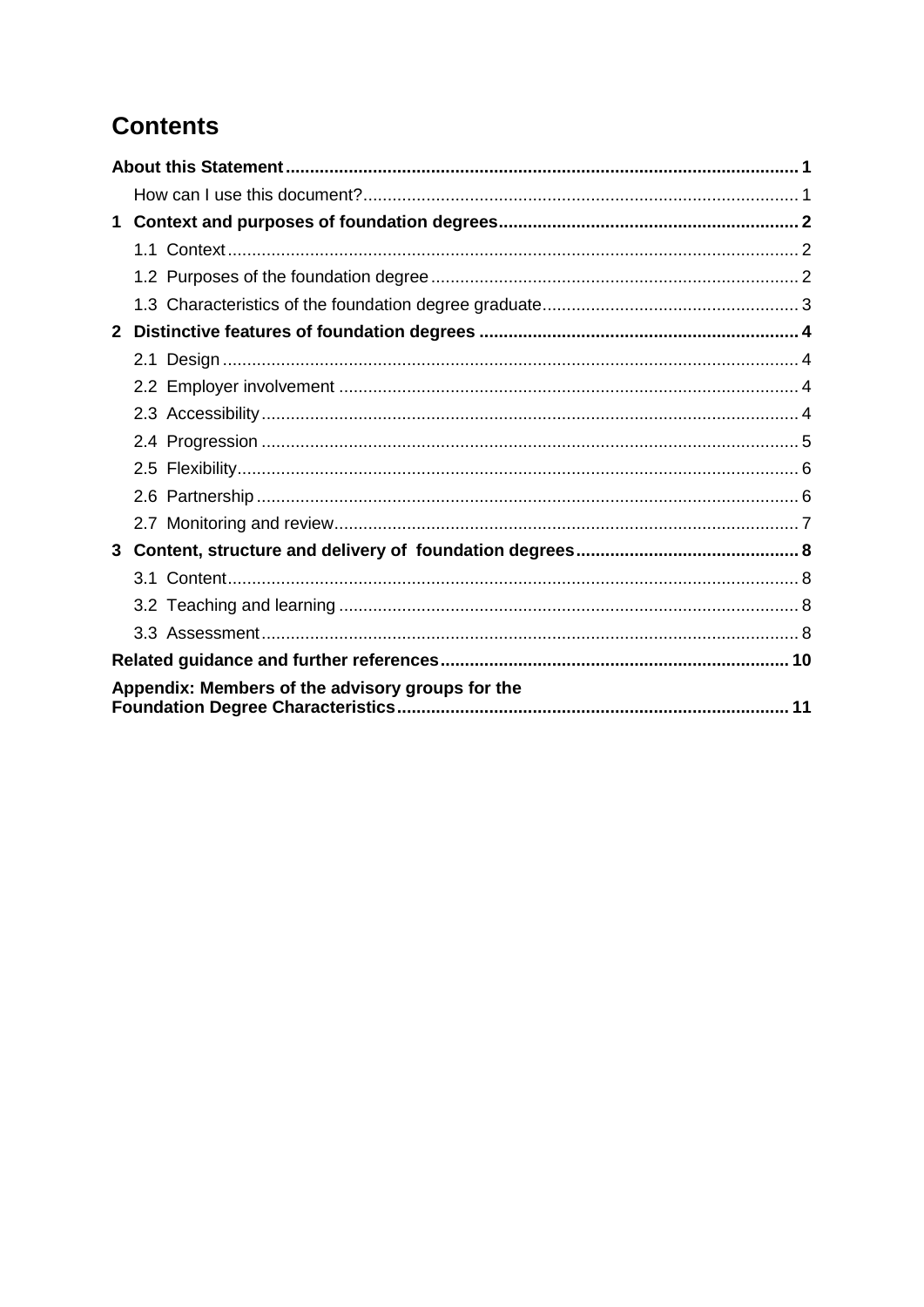# <span id="page-2-0"></span>**About this Statement**

This document is a Qualification Characteristics Statement about the characteristics of foundation degrees. It describes the distinctive features of foundation degrees in the UK.

The *Foundation Degree Qualification Benchmark* was originally developed and published by QAA in November 2002, at the request of the Department for Education and Skills (DfES). A revised version was published in May 2010: this Statement forms the third edition. It supersedes all previous versions of the *Foundation Degree Qualification Benchmark*. It becomes a reference point for the purposes of reviews coordinated by QAA from August 2016.

Qualification Characteristics Statements are a component of the UK Quality Code for Higher Education (the Quality Code), Part A: Setting and Maintaining Academic Standards. Expectation A1 requires that:

#### **In order to secure threshold academic standards, degree-awarding bodies: […]**

**b) consider and take account of QAA's guidance on qualification characteristics […].**

Characteristics Statements are closely linked to *The Frameworks for Higher Education Qualifications of UK Degree-Awarding Bodies* (the Qualifications Frameworks)<sup>1</sup> (also included in Expectation A1 of the Quality Code). They complement and contextualise the information provided within the Qualifications Frameworks, providing more detail about the distinctive features of qualifications at particular levels of the frameworks and/or of qualifications at any level, which are awarded in a particular way.

As this Statement is concerned with foundation degrees, it relates particularly to the 'Descriptor for a higher education qualification at level 5 on the FHEQ', which is in section 4 of the Qualifications Frameworks.

#### <span id="page-2-1"></span>**How can I use this document?**

You may want to read this document if you are:

- involved in the design, delivery and review of foundation degree programmes
- a prospective student thinking about undertaking a foundation degree
- an employer, to find out about the knowledge and skills generally expected of foundation degree graduates.

Explanations of unfamiliar terms used in this Statement can be found in QAA's glossary.<sup>2</sup>  $QAA$  has also published a general quide to quality assurance in higher education.<sup>3</sup>

-

<sup>1</sup> *The Frameworks for Higher Education Qualifications of UK Degree-Awarding Bodies* can be found at: [www.qaa.ac.uk/publications/information-and-guidance/publication?PubID=2843.](http://www.qaa.ac.uk/publications/information-and-guidance/publication?PubID=2843)

<sup>&</sup>lt;sup>2</sup> The QAA glossary is available at: www.gaa.ac.uk/about-us/glossary.

<sup>3</sup> A general guide to quality assurance can be found at: [www.qaa.ac.uk/assuring-standards-and-quality.](http://www.qaa.ac.uk/assuring-standards-and-quality)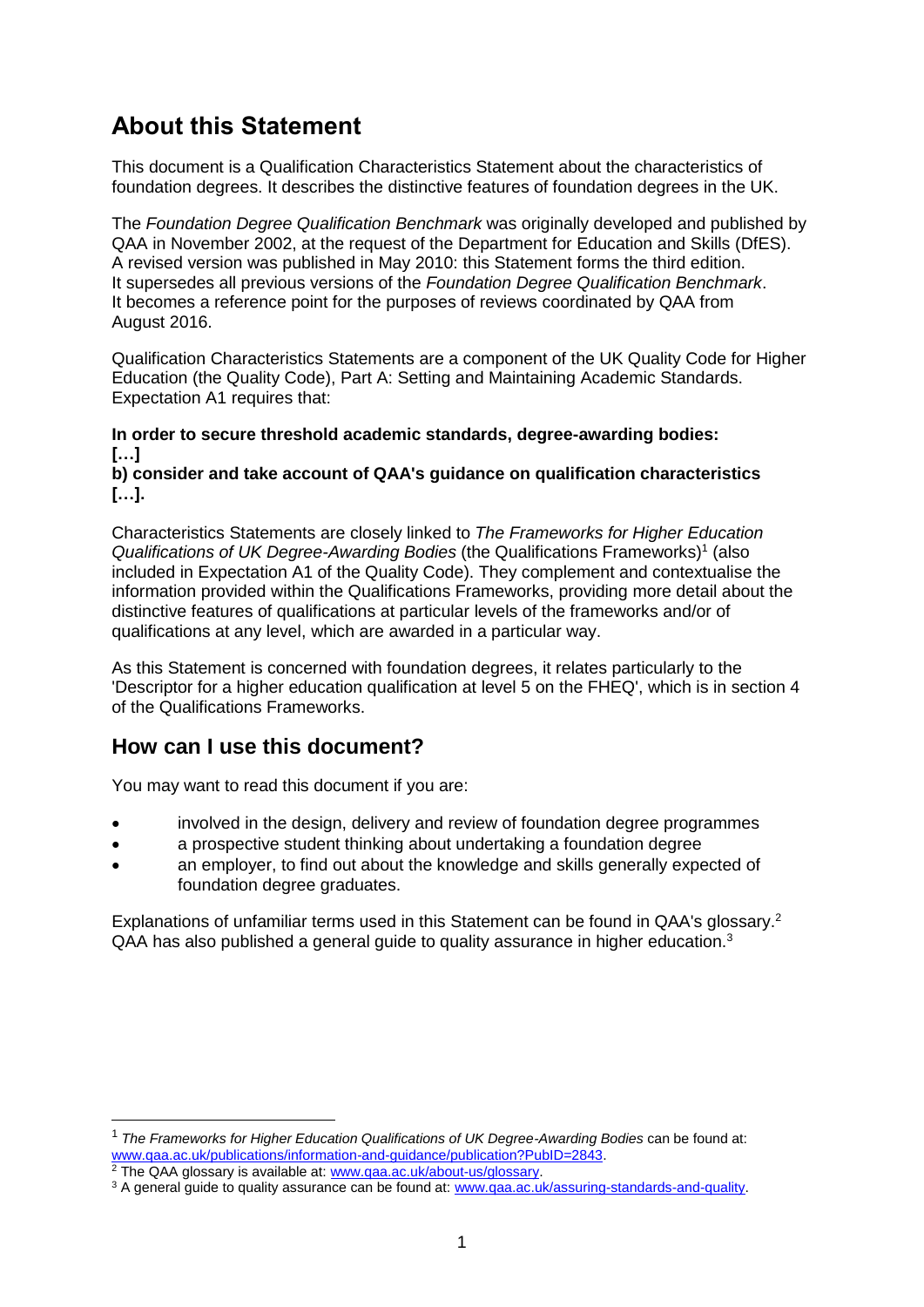# <span id="page-3-0"></span>**1 Context and purposes of foundation degrees**

#### <span id="page-3-1"></span>**1.1 Context**

Foundation degrees were introduced by the DfES in 2000 to provide graduates needed within the labour market to address shortages in particular skills.

Foundation degrees sit at level 5 of *The Framework for Higher Education Qualifications in England, Wales and Northern Ireland* (FHEQ). They are 'short-cycle' (within or linked to the first cycle) qualifications in the Framework for Qualifications of the European Higher Education Area.

Foundation degrees are offered by many higher education providers. Further education colleges play an important role in providing foundation degrees. Some further education colleges in England and Wales have foundation degree awarding powers, which gives them the right to award foundation degrees at level 5 of the FHEQ. These powers are granted on a six-year renewable basis. 4

#### <span id="page-3-2"></span>**1.2 Purposes of the foundation degree**

Foundation degrees integrate academic and work-based learning through close collaboration between employers and higher education providers. They build upon a long history of design and delivery of vocational qualifications in higher education, and are intended to equip learners with the skills and knowledge relevant to employment, so satisfying the needs of employees and employers.

Foundation degrees may also aim to contribute to widening participation and lifelong learning by encouraging participation by learners who may not previously have considered studying for a higher level qualification or prefer a more applied curriculum.

The purposes of foundation degrees are likely to be informed by the framework(s) for foundation degrees of appropriate Sector Skills Council(s). Although many foundation degree programmes are designed to meet the needs of the local employment market, some foundation degree programmes are targeted at national and international employment needs.

Foundation degrees provide self-standing qualifications of specific value, but can also provide opportunities for further (lifelong) study, which could take a number of different forms, for example: professional body qualifications or higher-level National Vocational Qualifications (NVQs). In addition, foundation degrees can lead to a bachelor's degree with honours. Foundation degrees thus have a range of distinctive characteristics not necessarily present in other qualifications at level 5 of the FHEQ, or found in the initial parts of programmes that lead directly to bachelor's degrees with honours.

Foundation degrees may be offered as an academic, and in some cases technical, qualification within a Higher Apprenticeship.

-

<sup>4</sup> See: [www.qaa.ac.uk/assuring-standards-and-quality/daput.](http://www.qaa.ac.uk/assuring-standards-and-quality/daput)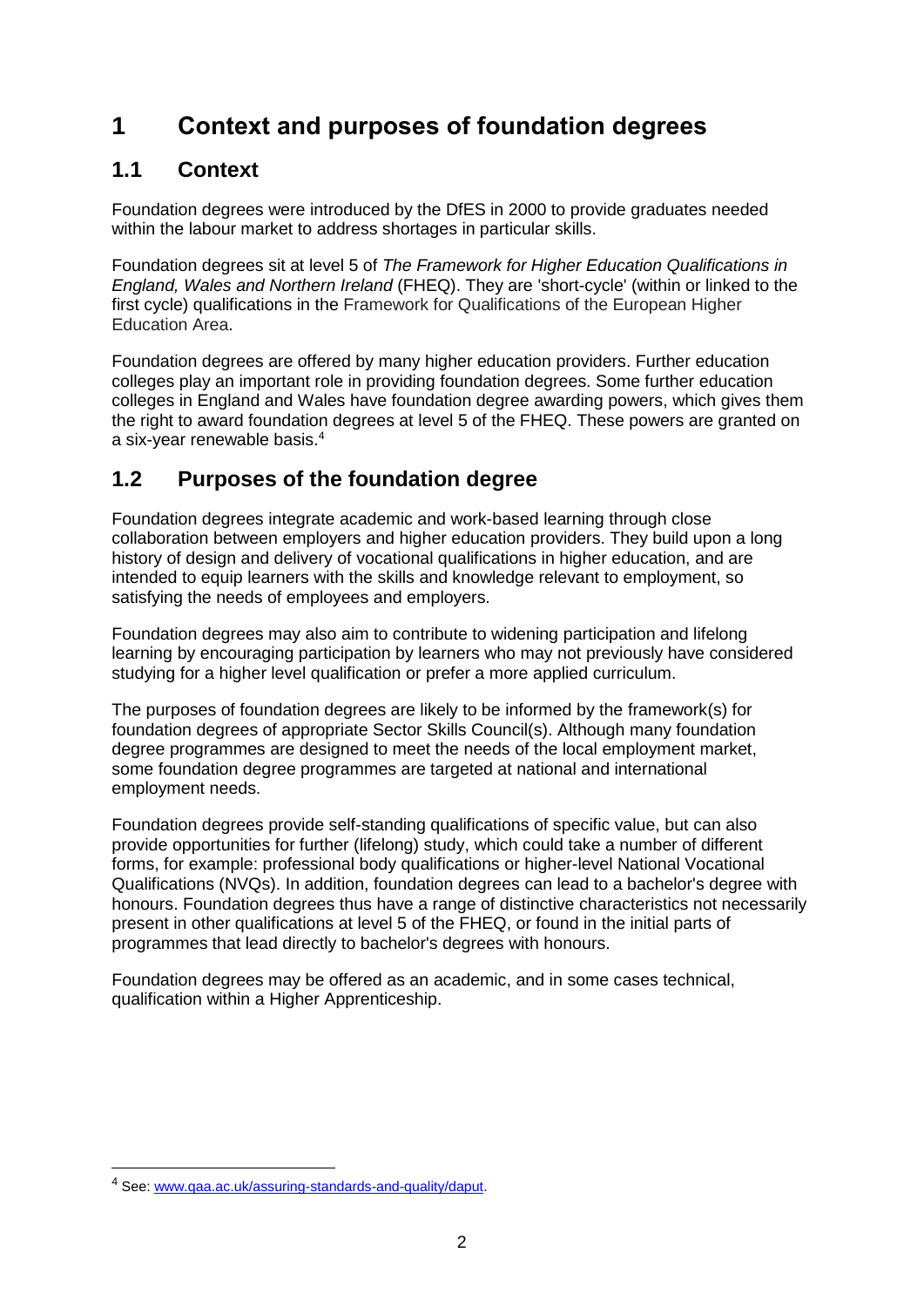#### <span id="page-4-0"></span>**1.3 Characteristics of the foundation degree graduate**

Foundation degree graduates are able to demonstrate:

- knowledge and critical understanding of the established principles in their field of study, and understanding of the limits of their knowledge
- knowledge of the main methods of enquiry in the subject and the ability to use established techniques to undertake critical analysis of information in order to propose solutions
- the ability to evaluate critically the appropriateness of different approaches to solving problems and to apply these in a work context
- the ability to apply their knowledge and skills to new situations, including in the workplace
- effective communication skills in a variety of forms and for a range of audiences.

Foundation degree graduates have the qualities necessary for employment in situations requiring the exercise of personal responsibility and decision-making. They are able to undertake further training, develop existing skills and acquire new competences.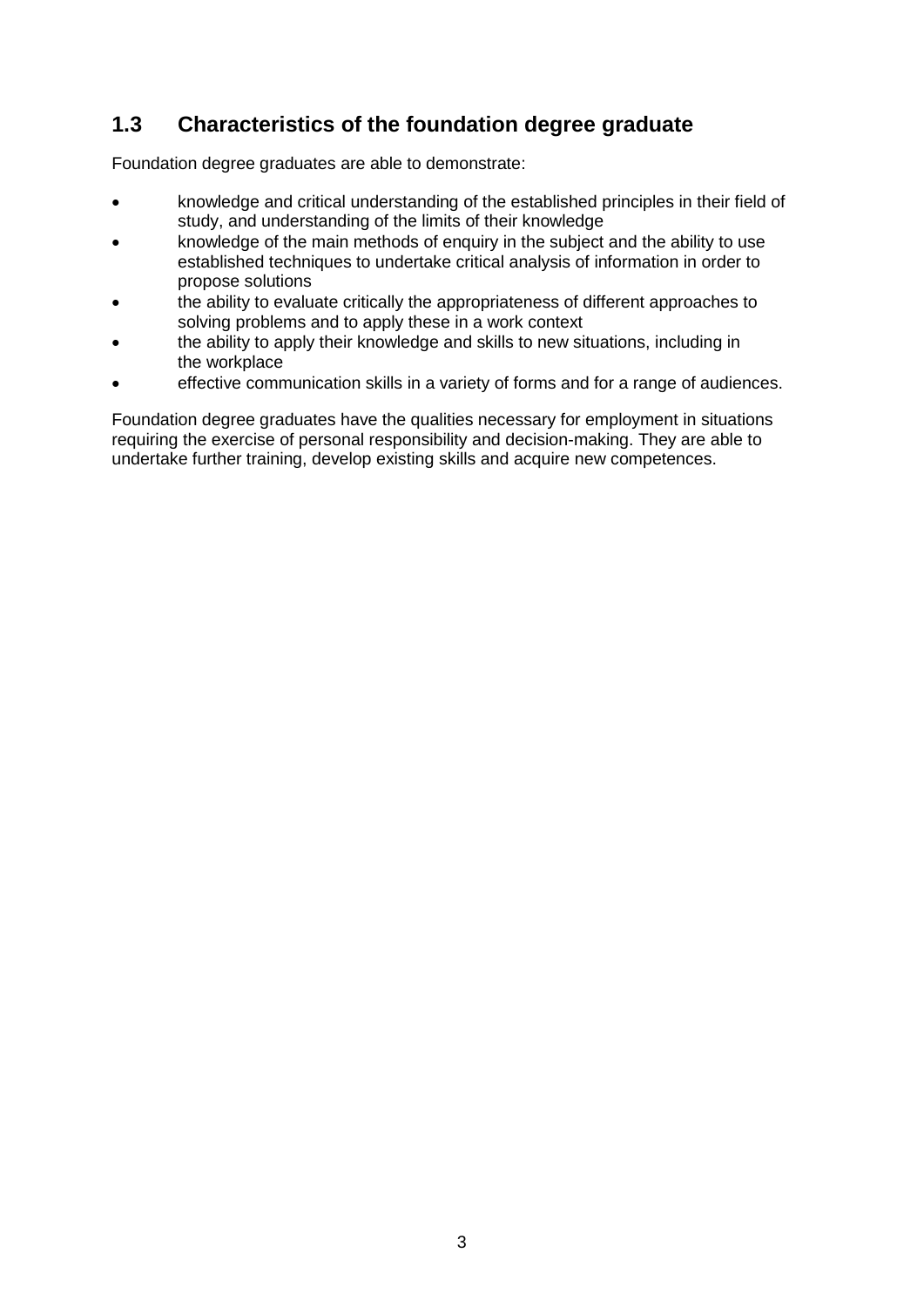# <span id="page-5-0"></span>**2 Distinctive features of foundation degrees**

## <span id="page-5-1"></span>**2.1 Design**

In foundation degree programmes, academic knowledge and understanding integrate with, and support the development of, vocational skills and competencies, taking account of the need for appropriate academic rigour. External reference points such as the FHEQ, Subject Benchmark Statements, National Occupational Standards, Sector Skills foundation degree frameworks, professional body accreditation schemes and apprenticeship frameworks inform the design of foundation degrees, and are used in the approval of the programme by the relevant degree-awarding body.

Learning and work are closely interlinked within foundation degree programmes. Learning in the workplace can take many forms and serves a variety of purposes. When designing foundation degrees consideration is given to the ways in which the work-based learning is appropriate to the particular needs of the relevant employment sector or type of employer, and how the programme helps to provide the knowledge and transferable skills needed for employment. This consideration takes into account the variety of contexts in which the world of work can be represented, including different types of employers such as small and medium-sized enterprises, and self-employment.

Authentic and innovative work-based learning is an integral part of foundation degrees and their design. It enables learners to take on appropriate role(s) within the workplace, giving them the opportunity to learn and apply the skills and knowledge they have acquired as an integrated element of the programme. It involves the development of higher-level learning within both the higher education provider and the workplace. It is a two-way process, where the learning in one environment is applied in the other. Work-based learning can be achieved through many forms, including full-time or part-time work, integrated work placements, and real work environments. 'Working' in itself is not sufficient. Work-based learning requires the identification and achievement of defined and related learning outcomes.

The distinctiveness of foundation degrees depends upon the integration of the following characteristics: employer involvement; accessibility; articulation and progression, where appropriate, with or through higher education or further education; flexibility; and partnership. While none of these attributes are unique to foundation degrees, their clear and planned integration within a single award, underpinned by work-based learning, makes the award distinctive.

## <span id="page-5-2"></span>**2.2 Employer involvement**

Foundation degrees are intended to provide students with the knowledge, understanding and skills that employers and the labour market need. In order to achieve this, employers are involved in the design and regular review of foundation degree programmes. Employers are also involved in the delivery and, where appropriate and valid, assessment of the programme and the monitoring of students, particularly within the workplace. For further information, see the Quality Code, *Chapter B10: Managing Higher Education Provision with Others*.

#### <span id="page-5-3"></span>**2.3 Accessibility**

Foundation degrees increase access and widen participation into higher education, as learners can access foundation degrees from a range of starting points and with different entry qualifications, for example: apprenticeships, access programmes, NVQs, and professional certificates and diplomas (and relevant work experience). Programmes of study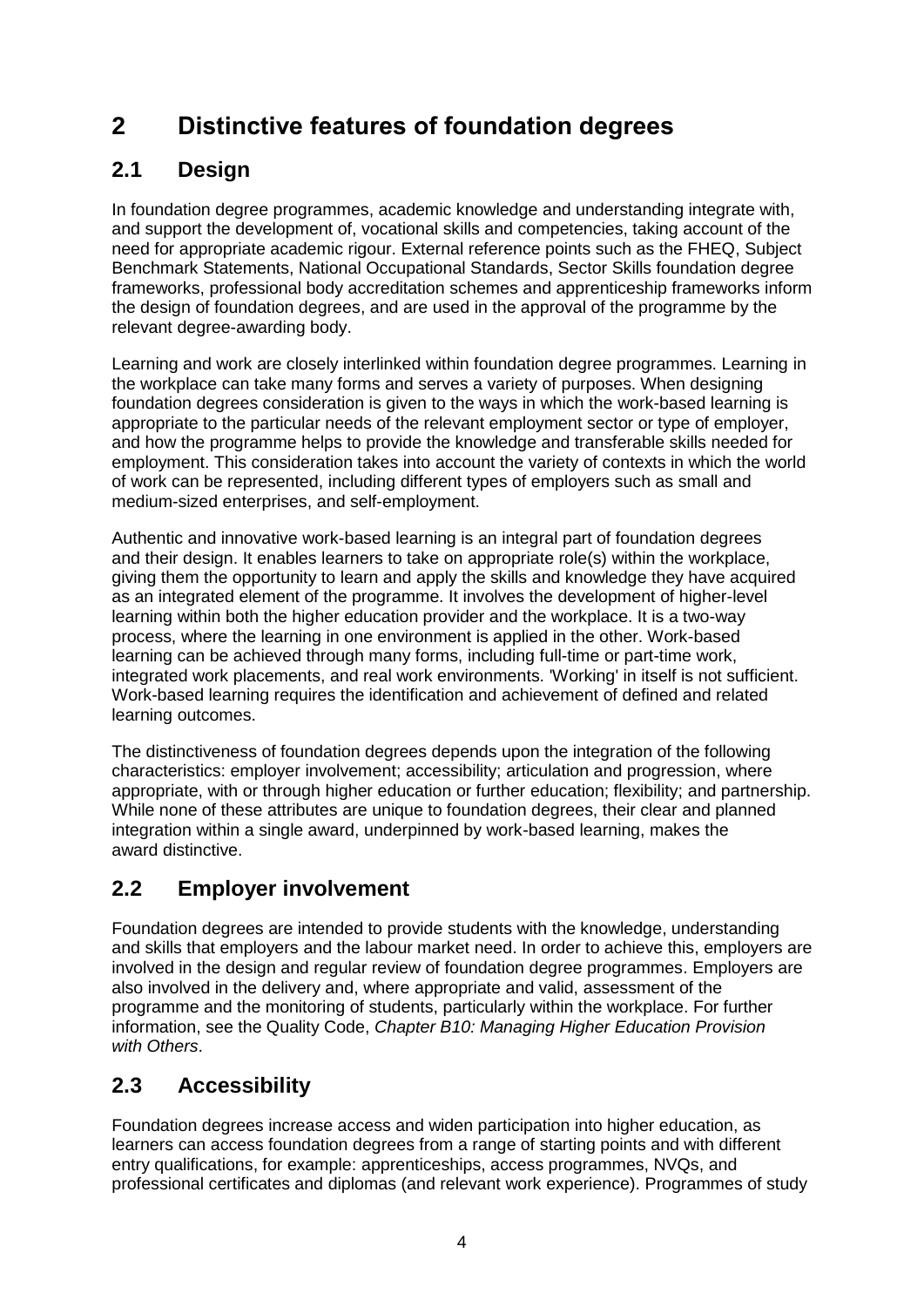are designed with work-based learning as an integral part of the programme, so it is possible for learners to 'earn and learn'. This enables students to access a higher education qualification while boosting their employability on graduation. The ability to 'earn and learn' also helps to widen access to higher education for those already in employment.

It is important that recognition is given to the knowledge, skills and understanding that an applicant for a foundation degree has already developed. These may have come as a result of learning through work, either paid or unpaid, and through other individual activities and interests. Such knowledge, skills and understanding can include certificated, non-certificated and experiential learning. Rigorous arrangements for the recognition of prior experiential and/or certificated learning are established and used to accredit the variety of learning and to assist learners in their entry to foundation degree programmes.

Further information on the recognition of prior learning is available in the Quality Code, *Chapter B6: Assessment of Students and the Recognition of Prior Learning.* 

Further education colleges play an important role in the recruitment into, and the delivery of, foundation degree programmes. They also provide valuable links with local communities, and the knowledge and skill needs of their employment markets.

#### <span id="page-6-0"></span>**2.4 Progression**

Clear routes that facilitate opportunities for successful progression from foundation degrees towards another qualification are a feature of foundation degrees. Such routes are established when foundation degrees are approved, and identify the link(s) between the foundation degree and other qualification(s). Such links may be to programmes offered by higher education providers and/or by professional and other educational organisations.

Higher education providers awarding foundation degrees may guarantee progression to at least one bachelor degree with honours programme, with the time required to complete the qualification being comparable to that involved in a traditional bachelor's degree programme. Progression from foundation degrees to another qualification may require a bridging programme. Such arrangements, when established at approval, ensure that learners progressing onto the next programme are adequately prepared.

A range of routes may be available, some of which are more commonly used than others. Information for students about progression arrangements is available through programme handbooks and prospectuses.

In cases where a learner could gain additional professional accreditation and/or qualifications in the course of studying for a foundation degree, the requirements of professional and vocational bodies are included as part of the approval process.

Foundation degrees are intended to provide the knowledge and skills that are necessary to enable employees to be versatile and adaptable in progressing to and within work. Employability is a key aspect in foundation degree programmes, and its inclusion equips and assists learners to enhance their employment opportunities, and/or allow them to prepare for a career change.

Careers guidance is important in enabling learners to take responsibility for managing their own careers and lifelong learning. For more information on careers guidance see the Quality Code, *Chapter B4: Enabling Student Development and Achievement*.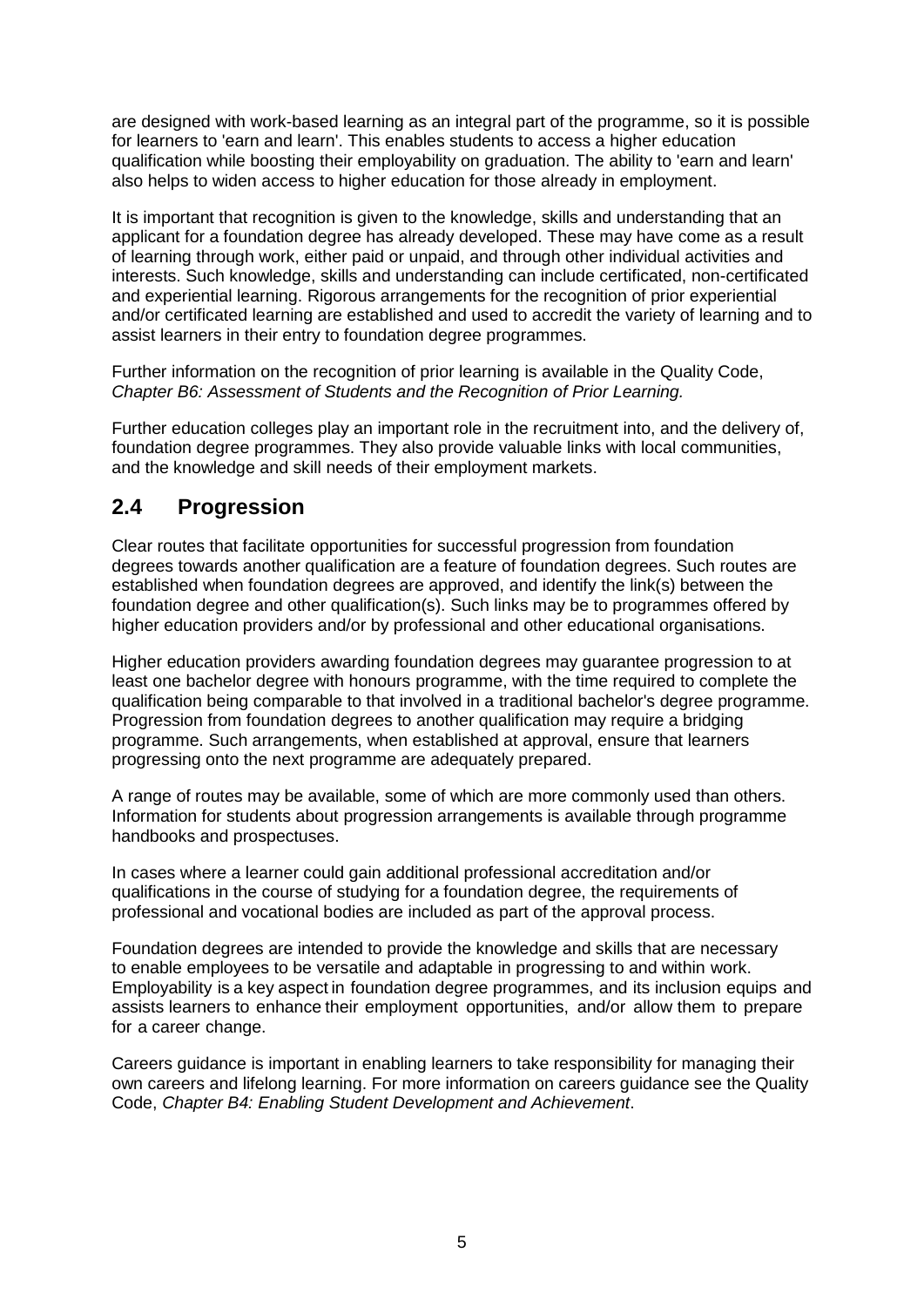#### <span id="page-7-0"></span>**2.5 Flexibility**

Flexibility on the part of the higher education provider, the learner and the employer is central to many aspects of foundation degrees. It facilitates responsiveness to, for example, the needs of learners from a variety of backgrounds, and to the progressive and changing demands of employment. It is important that higher education providers delivering foundation degrees consider the range of requirements of the learners likely to enter their programmes.

These requirements may include:

- flexible delivery modes and study patterns, including full-time, part-time, distance, work-based, and web-based learning, with the flexibility to study, within reasonable limits, when and where it best suits the learner
- flexible progression routes, including links with other professional awards and with at least one identified honours degree programme
- flexible admissions requirements, including the establishment of effective procedures to assist applicants from diverse backgrounds who may be able to demonstrate their suitability for entry onto a foundation degree in a variety of ways.

#### <span id="page-7-1"></span>**2.6 Partnership**

Partnerships between employers, degree-awarding bodies or other higher education providers, further education colleges and Sector Skills Councils are central to the concept of foundation degrees, and vital in providing programmes that are relevant, valid and responsive to the needs of learners and employers.

Partnership agreements clearly identify the needs and expectations of all parties. Information on aspects of such arrangements is available in the Quality Code, *Chapter B10: Managing Higher Education Provision with Others*.

Each foundation degree is approved and awarded by a degree-awarding body. Degree-awarding bodies have the responsibility for assuring the standards of their awards, and also for ensuring that the quality of the learning opportunities leading to their awards are managed effectively, irrespective of who delivers them and where they are provided (see the Quality Code, *Chapter B10*). The degree-awarding body needs to be able to satisfy itself that the terms and conditions under which the foundation degree was originally approved have been, and continue to be, met.

The successful delivery of foundation degree programmes depend upon a range of partnerships that may include degree-awarding bodies, further education colleges or other higher education providers, employers and employer bodies, professional bodies, Sector Skills Councils, Local Enterprise Partnerships, the Skills Funding Agency, and others.

It is important that all involved recognise the primary responsibilities of the degree-awarding body for the standards and quality of the degree programmes offered under its powers.

Students can play an important part in negotiating programmes of study to meet their own learning needs in both the work and academic learning environments. These learning needs can be achieved, with guidance and agreement from the higher education provider and employer, through learning contracts.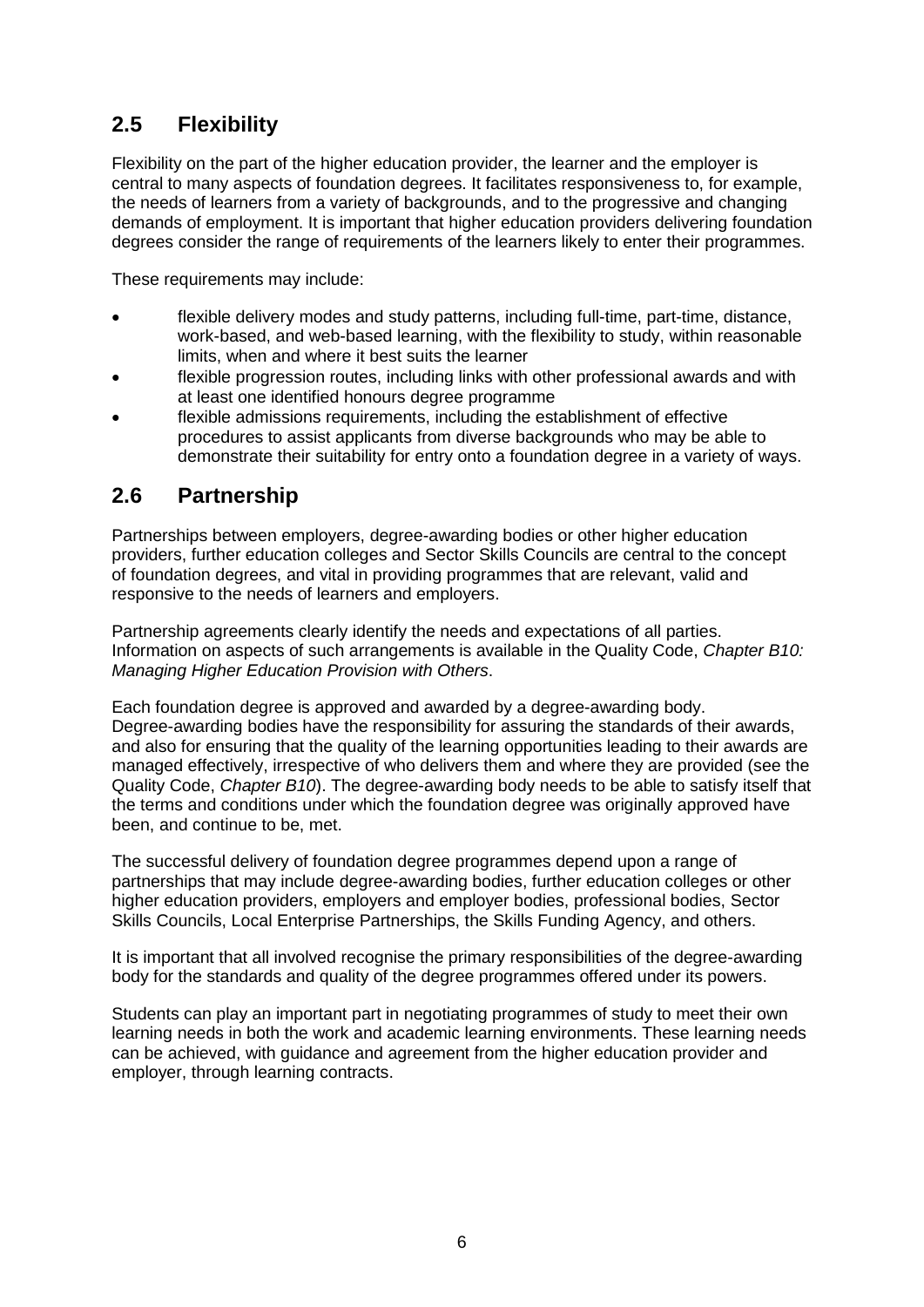#### <span id="page-8-0"></span>**2.7 Monitoring and review**

Review procedures ensure that evaluation of all work-based learning is undertaken, and involves feedback from work-based learning providers. Employers participate in the regular monitoring and review of those foundation degree programmes that they are involved in. There are also opportunities for the learners to comment on their work-based learning experiences, and their comments are considered in annual monitoring processes. Additional guidance may be found in the Quality Code, *Chapter B8: Programme Monitoring and Review*.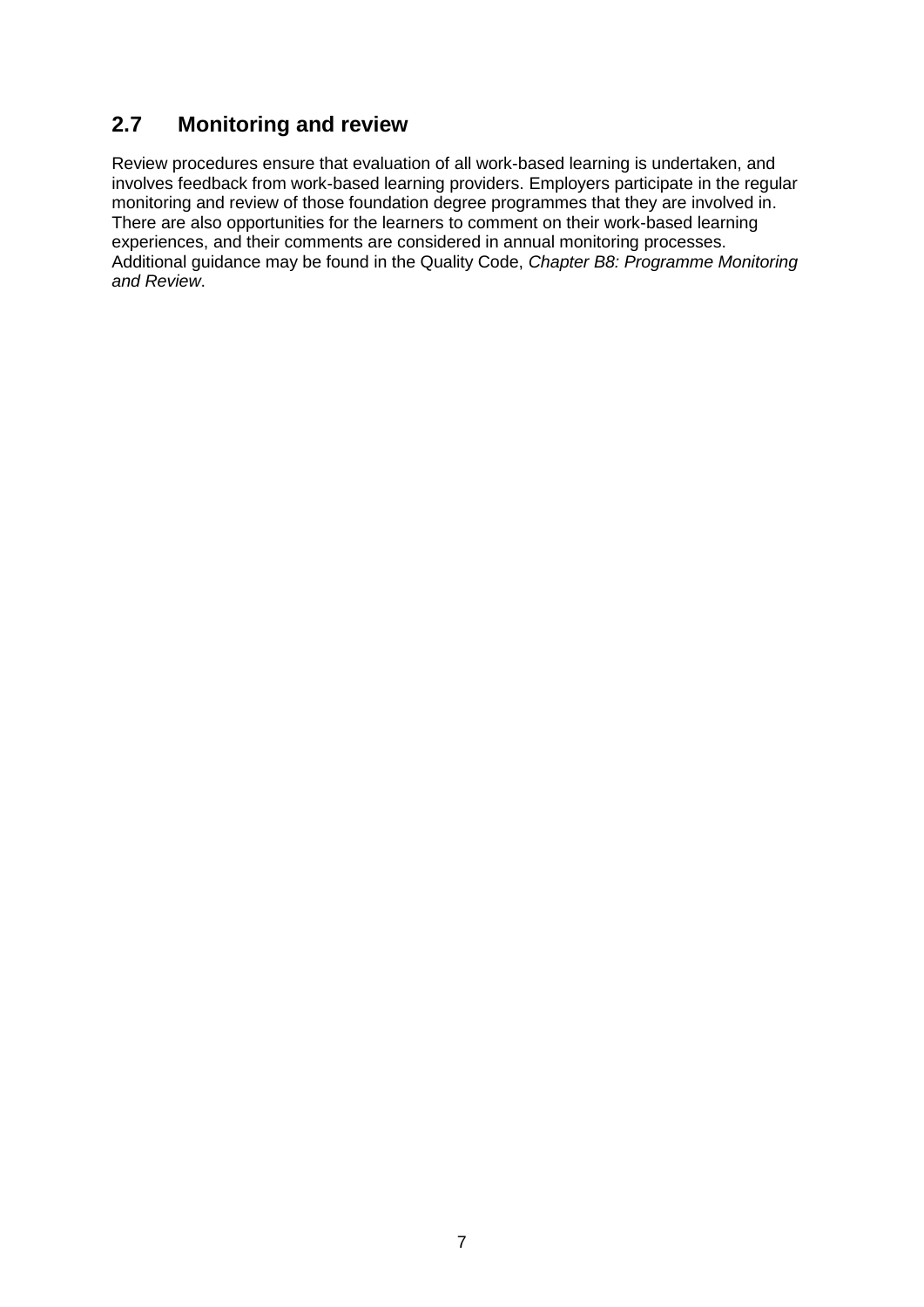# <span id="page-9-0"></span>**3 Content, structure and delivery of foundation degrees**

#### <span id="page-9-1"></span>**3.1 Content**

Foundation degree programmes are designed to enable learners to benefit from the interpretation of ideas and the experience of practice within the wider context of employment, in which knowledge, understanding and skills are clearly integrated. By focusing on learning within a work context, this is underpinned by both technical and academic understanding. Foundation degrees lead to learning outcomes that are explicitly relevant to both employers' and, where appropriate, professional employment needs. Consideration of sustainability in the application of the knowledge, understanding and skills achieved enables successful progression both within employment and to honours level or other qualifications.

#### <span id="page-9-2"></span>**3.2 Teaching and learning**

The knowledge, understanding and skills associated with foundation degrees may be delivered through a diverse and innovative range of methods that will reflect the diversity of learners' needs. The learning and teaching strategy for the programme identifies appropriate teaching styles and learning opportunities for foundation degree learners, as well as elements that may require additional resources, for example the management of work-based learning.

Foundation degree programmes encourage lifelong learning by providing sufficient opportunity for self-directed learning and reflection. This may be achieved by supporting learners to develop action plans to assist the learning process and demonstrate that their learning outcomes have been achieved.

In the interests of lifelong learning, students are encouraged to use tools, such as personal development plans, in conjunction with learning agreements where relevant, as a reflective learning tool throughout the programme, and are also provided with a record of their learning and achievement in the form of a transcript or other record of achievement.

Where learning contracts are agreed between the learner and the provider, they include the criteria for knowledge, skills and understanding.

#### <span id="page-9-3"></span>**3.3 Assessment**

The assessment of each element of study within foundation degree programmes, including the assessment of work-based learning, is specified at the time the programme is approved. An assessment strategy reflects the type of learning and learners, and the nature of each element of study within the qualification. Assessment may include a variety of formal and informal, and formative and summative, techniques, provided the outcomes are capable of rigorous testing and independent verification. Through the combination of assessment of work-based learning, and other more traditional means of assessment, foundation degrees may integrate a variety of delivery modes and assessments.

Employers, where possible, are involved in the assessment of work-based learning. Arrangements between higher education providers and employers are specified fully at the outset of any programme that involves working with another organisation, and include any training for employers that may be required in, for example, assessment procedures. For further information, see the Quality Code, *Chapter B6: Assessment of Students and the Recognition of Prior Learning.* Such arrangements are reviewed regularly as part of the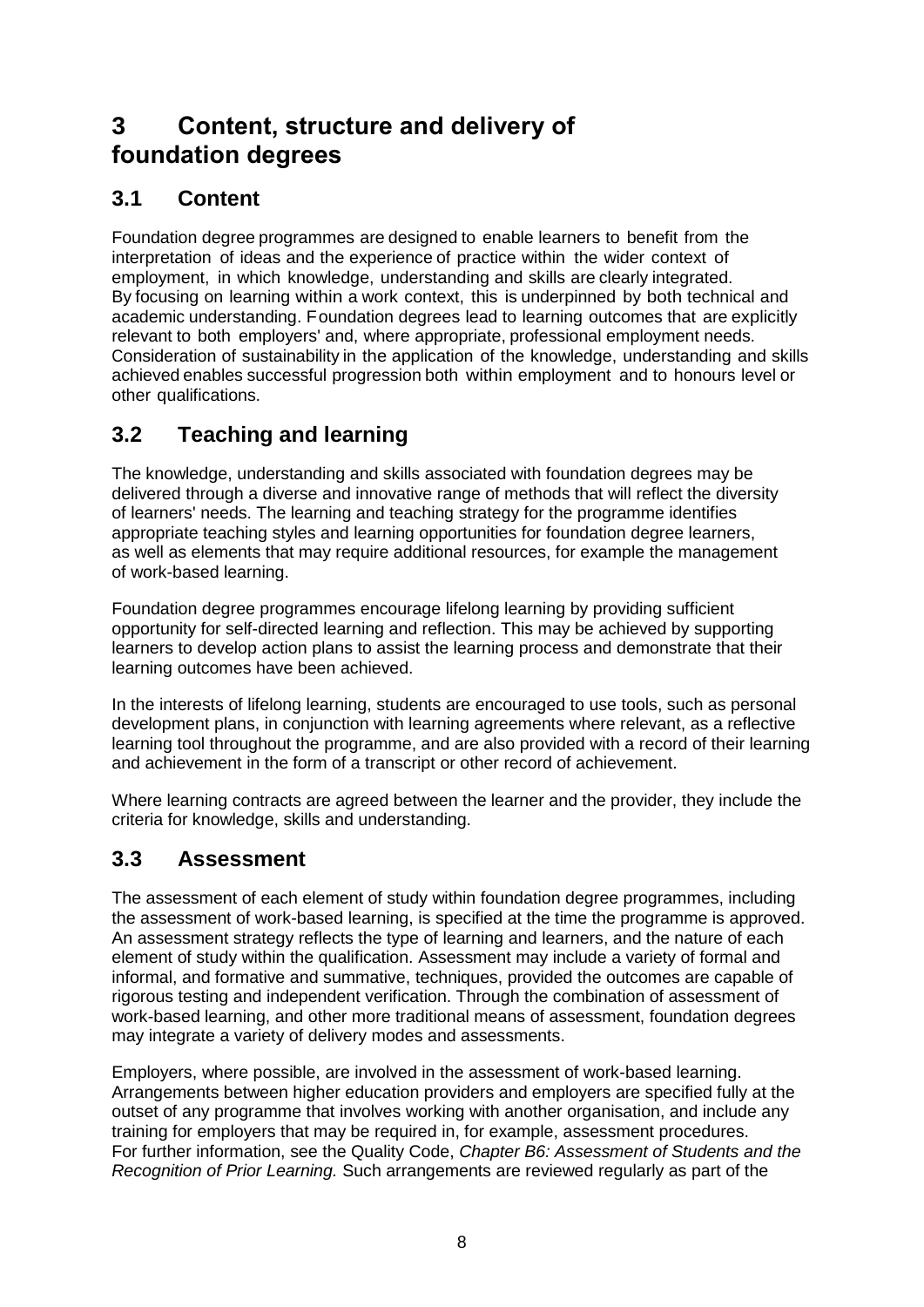ongoing monitoring and review of the programme. In cases where employers are involved in the support of the learner and in their assessment it may be necessary to provide support in the form of mentoring or other types of professional development. For further information, see the Quality Code, *Chapter B8: Programme Monitoring and Review* and *Chapter B10: Managing Higher Education Provision with Others*.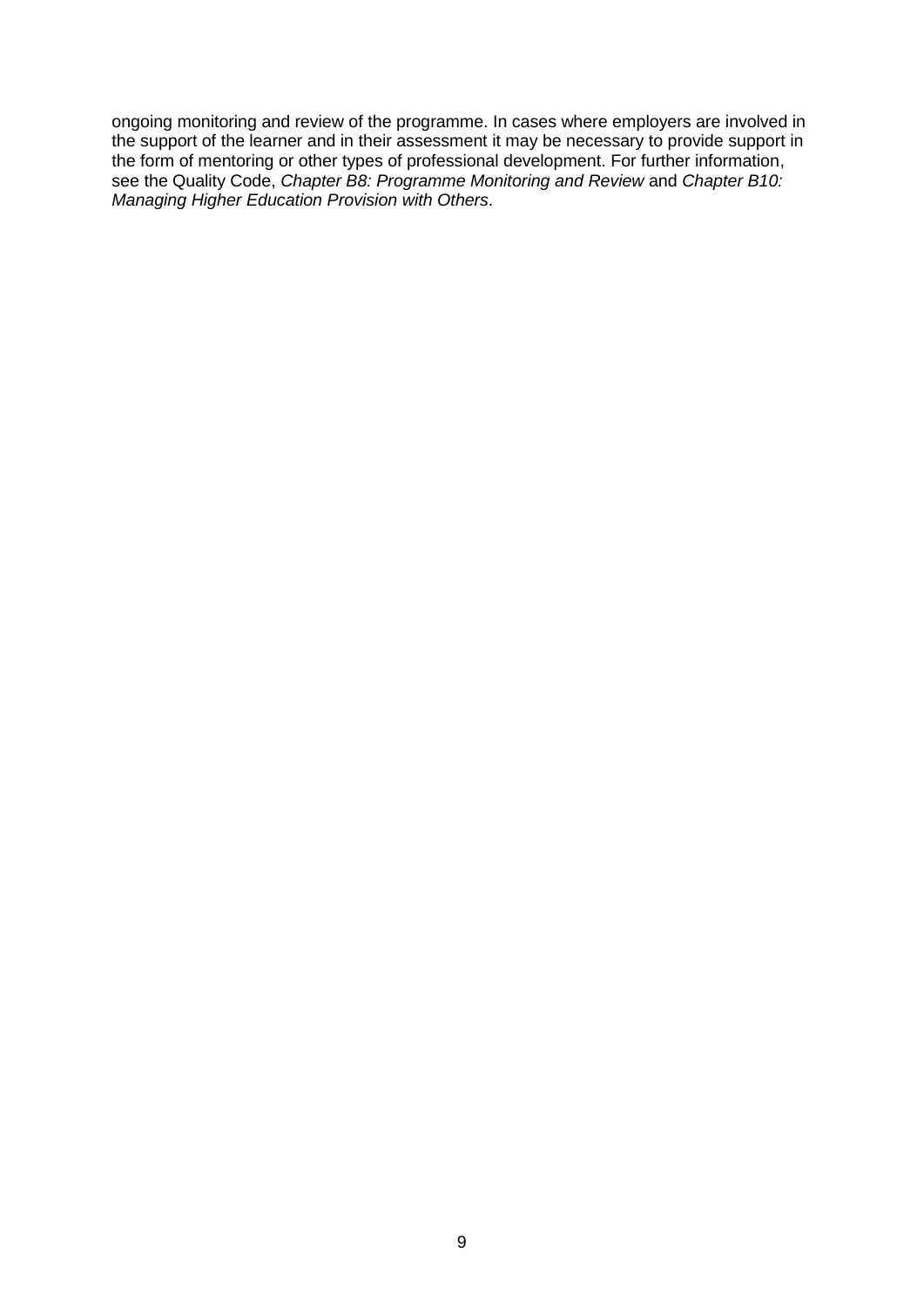# <span id="page-11-0"></span>**Related guidance and further references**

This Statement is a component of the Quality Code, Part A: Setting and Maintaining Academic Standards.

Those interested in the academic standards of foundation degrees should read this Statement alongside other components of Part A and especially the Qualifications Frameworks. As this Statement is concerned with foundation degrees, it relates particularly to the 'Descriptor for a higher education qualification at level 5 on the FHEQ', which is in section 4 of the Qualifications Frameworks.

#### **Further guidelines, references and resources**

Apprenticeship frameworks [www.gov.uk/government/publications/apprenticeship-frameworks-live-list](http://www.gov.uk/government/publications/apprenticeship-frameworks-live-list)

ASET Good Practice Guide for Work based and Placement Learning in Higher Education [www.asetonline.org/wp-content/uploads/2014/11/ASET-Good-Practice-Guide-2014.pdf](http://www.asetonline.org/wp-content/uploads/2014/11/ASET-Good-Practice-Guide-2014.pdf)

HEFCE website, foundation degrees [www.hefce.ac.uk/pubs/year/2010/201012/](http://www.hefce.ac.uk/pubs/year/2010/201012/)

HEFCW website [www.hefcw.ac.uk](http://www.hefcw.ac.uk/)

National Occupational Standards [www.ukstandards.co.uk/Pages/index.aspx](http://www.ukstandards.co.uk/Pages/index.aspx)

Northern Ireland Colleges and Universities APEL Good Practice Guidelines [www.delni.gov.uk/index/publications/pubs-higher-education/ni-apel-guidelines.htm](http://www.delni.gov.uk/index/publications/pubs-higher-education/ni-apel-guidelines.htm)

Northern Ireland Foundation degree Validation Framework Guidelines and Template [www.delni.gov.uk/es/foundation-degrees-ni-validation-framework](http://www.delni.gov.uk/es/foundation-degrees-ni-validation-framework)

QAA, Qualifications Frameworks [www.qaa.ac.uk/assuring-standards-and-quality/the-quality-code/qualifications](http://www.qaa.ac.uk/assuring-standards-and-quality/the-quality-code/qualifications)

Frameworks for foundation degrees developed by some Sector Skills Councils (see individual Sector Skills Council websites)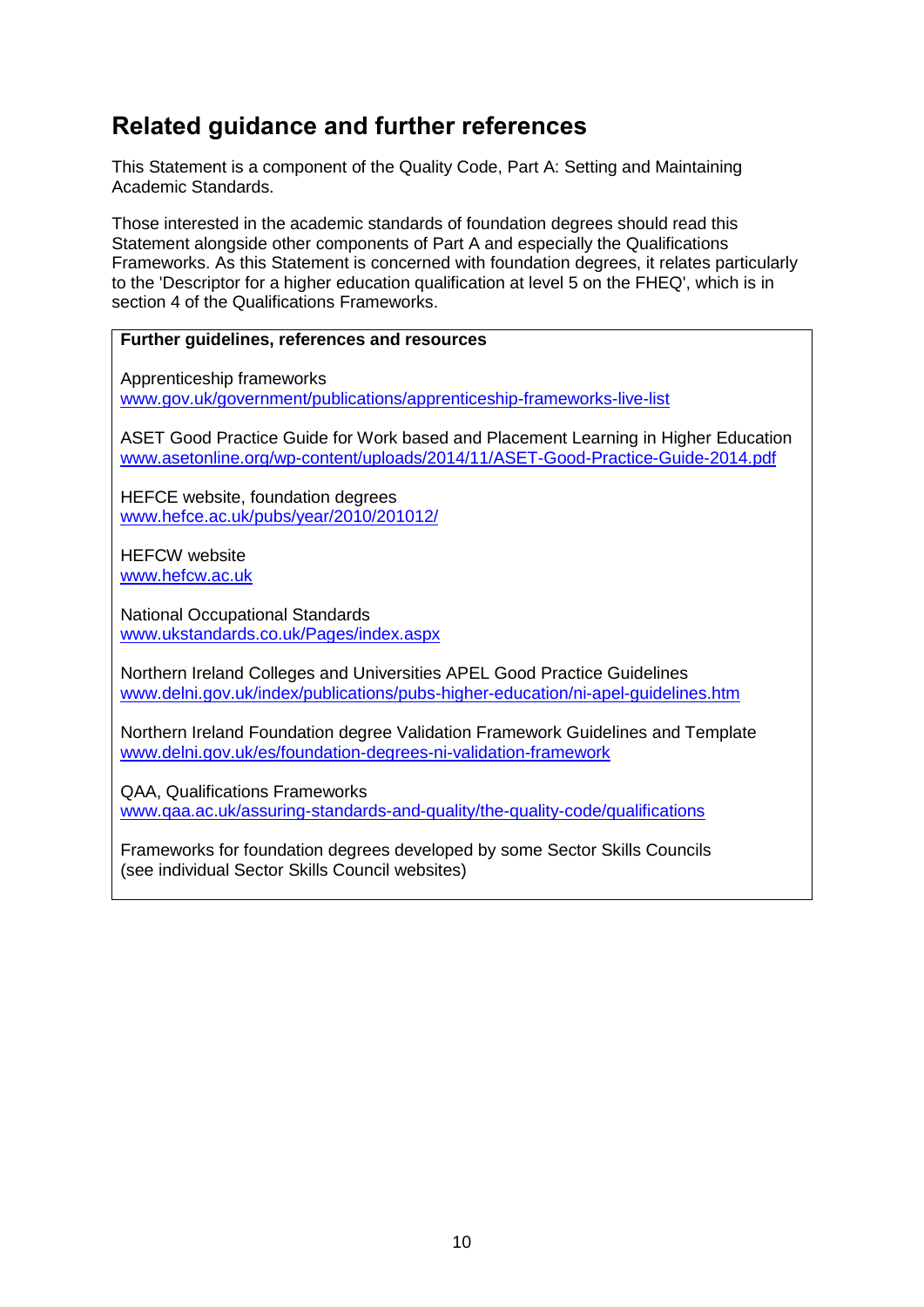# <span id="page-12-0"></span>**Appendix: Members of the advisory groups for the Foundation Degree Characteristics**

QAA is grateful to members of the advisory group for revising and updating this document in 2015.

| <b>Alex Bols</b>                            | <b>Guild HE</b>                                                                         |
|---------------------------------------------|-----------------------------------------------------------------------------------------|
| Lesley Bryden                               | New College Durham                                                                      |
| <b>Mick Cottam</b>                          | Myerscough College                                                                      |
| John Cowan                                  | Dept for Business, Innovation and Skills                                                |
| <b>Kate Crabtree</b>                        | <b>Welsh Assembly Government</b>                                                        |
| Nick Davy                                   | <b>Association of Colleges</b>                                                          |
| <b>Heather Fry</b>                          | <b>HEFCE</b>                                                                            |
| Pat Morrison                                | <b>DELNI - HE Policy Branch</b>                                                         |
| <b>Mark Stone</b>                           | <b>Plymouth University</b>                                                              |
| Dr Alyson Thomas                            | <b>HEFCW</b>                                                                            |
| Liz Turner                                  | <b>Oxford Brookes University</b>                                                        |
| Greg Wade                                   | <b>Universities UK</b>                                                                  |
| <b>Employer representatives</b>             |                                                                                         |
| <b>Chris Keane</b>                          | <b>Rolls Royce</b>                                                                      |
| Dave Smith                                  | Murco                                                                                   |
| Janet Bohrer                                | QAA                                                                                     |
| <b>Cathy Kerfoot</b>                        | QAA                                                                                     |
| Dan Murch                                   | QAA                                                                                     |
| (details as published in the 2010 version). | Membership of the advisory group for the Foundation Degree Qualification Benchmark 2010 |
| Mary Blauciak                               | Head of Design and Visual Arts<br><b>City College Manchester</b>                        |
| <b>Helen Bowles</b>                         | <b>Policy Advisor</b><br><b>SCOP</b>                                                    |
| <b>Keith Brumfitt</b>                       | <b>Principal Advisor</b><br>Qualifications and Curriculum Authority                     |
| Paul Burdon                                 | Deputy Director, School of Science and Technology<br>University of Teesside             |
| John Dickinson                              | Secretary to the Office for the Associated Institutions<br>University of Lancaster      |
| <b>Pauline Gibson</b>                       | <b>Foundation Degree Advisor</b><br>Sector Skills Development Agency                    |
| Alan Hunt                                   | Head of Academic Development and Quality<br><b>Bournemouth University</b>               |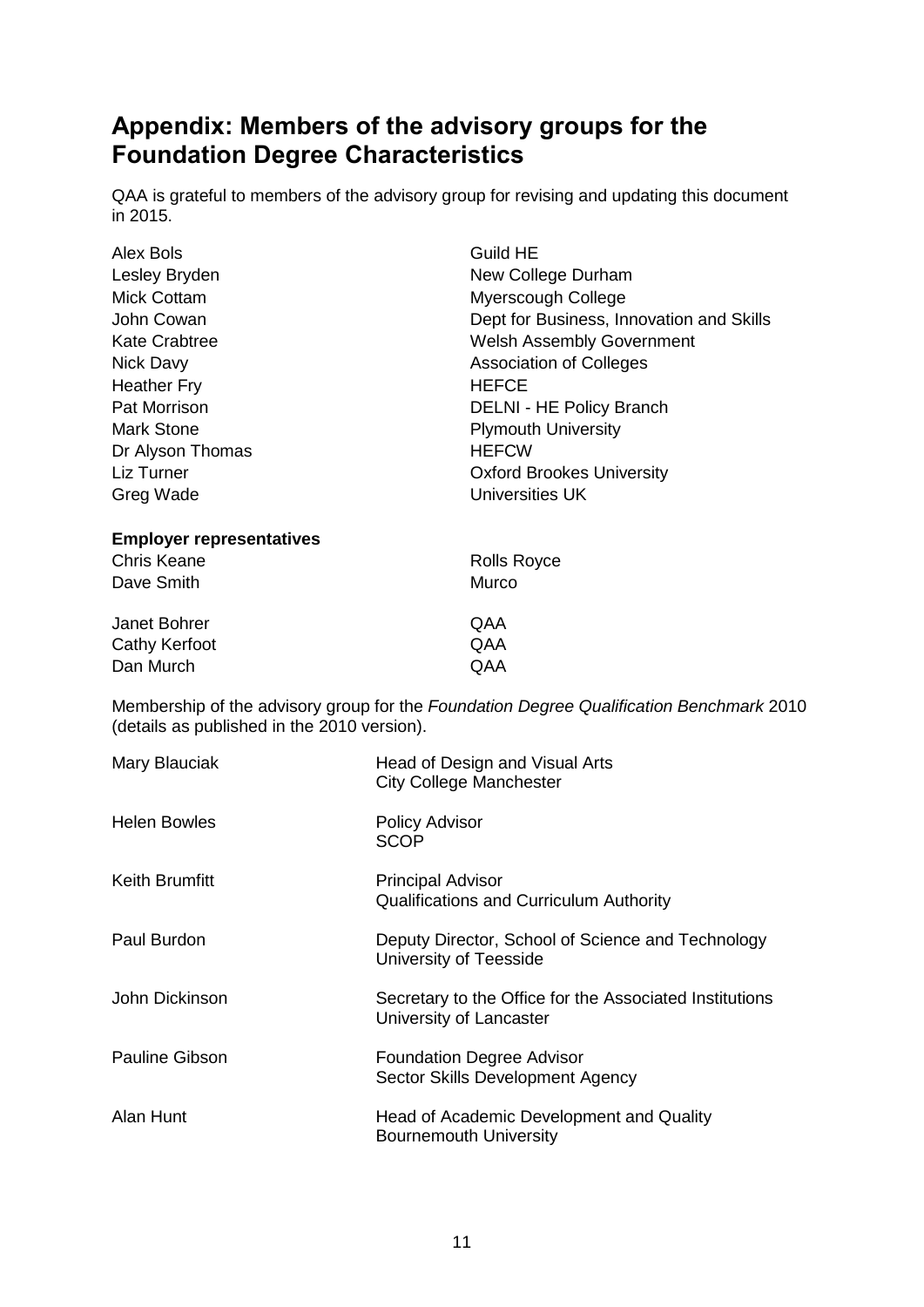| Celia Hunt                    | Observer<br><b>HEFCW</b>                                                                                                           |
|-------------------------------|------------------------------------------------------------------------------------------------------------------------------------|
| Professor Derek Longhurst     | Director of FDF                                                                                                                    |
| Jane Mardell                  | <b>Foundation Degree Policy Team Leader</b><br>Department for Education and Skills                                                 |
| Dr Alan Maybury               | Academic Development<br>University of Bradford                                                                                     |
| <b>Vivian McIver</b>          | <b>Assistant Chief Inspector</b><br>Education and Training Inspectorate, Northern Ireland                                          |
| Lynn Parker                   | Director of Educational Partnerships<br>University of Teesside                                                                     |
| <b>Professor Nigel Reeves</b> | Pro-Vice-Chancellor and Professor of OBE German<br><b>Aston University</b><br>Representing the QAA Steering Group for Benchmarking |
| Professor Simon Roodhouse     | <b>Chief Executive</b><br><b>University Vocational Awards Council</b>                                                              |
| <b>Elizabeth Rouse</b>        | Dean of Academic Development and Quality Assurance<br>London College of Fashion, University of the Arts                            |
| <b>Chris Taylor</b>           | <b>Policy Officer</b><br><b>HEFCE</b>                                                                                              |
| Ian Tunbridge Dean            | University of Plymouth Colleges                                                                                                    |
| <b>Professor Mary Watts</b>   | Pro-Vice-Chancellor for Teaching and Learning<br><b>City University</b>                                                            |
| <b>Professor Nick Harris</b>  | Director of Development and Enhancement<br>QAA                                                                                     |
| Dr David Gale                 | <b>Assistant Director</b><br>QAA                                                                                                   |
| Dr Penny McCracken            | <b>Assistant Director</b><br>QAA                                                                                                   |
| <b>Wendy Stubbs</b>           | <b>Assistant Director</b><br>QAA                                                                                                   |